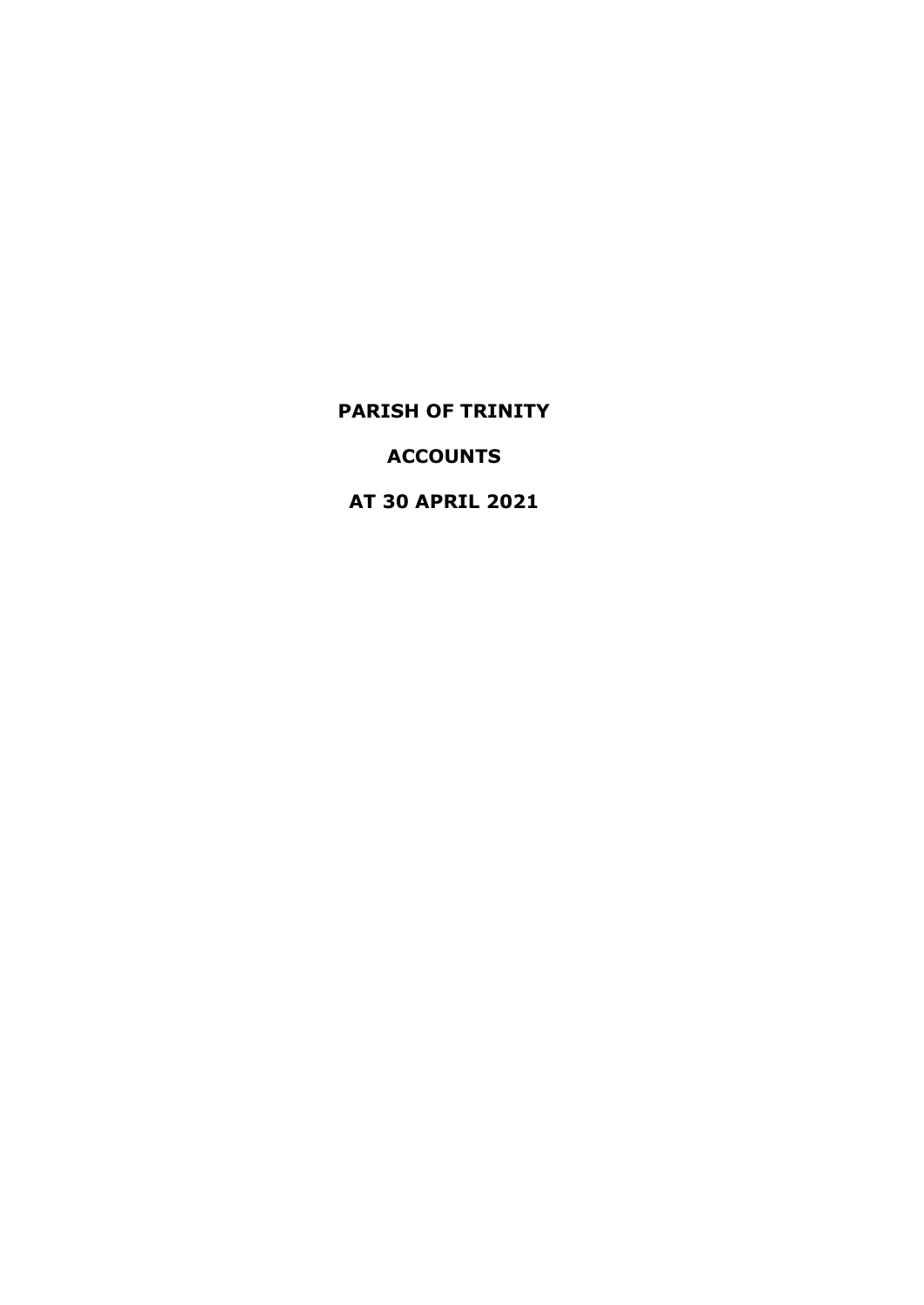### **INDEX TO THE ACCOUNTS FOR THE YEAR ENDED 30 APRIL 2021**

## Page

- 1/3 Independent Auditors' Report
- 4 Balance Sheet
- 5 General Account Summary
- 6 General Account Income
- 7 General Account Expenditure
- 8 Special Vote Expenditure
- 9 Roads Account Income and Expenditure
- 10 Parish Homes Income and Expenditure Account
- 11/16 Notes to the Accounts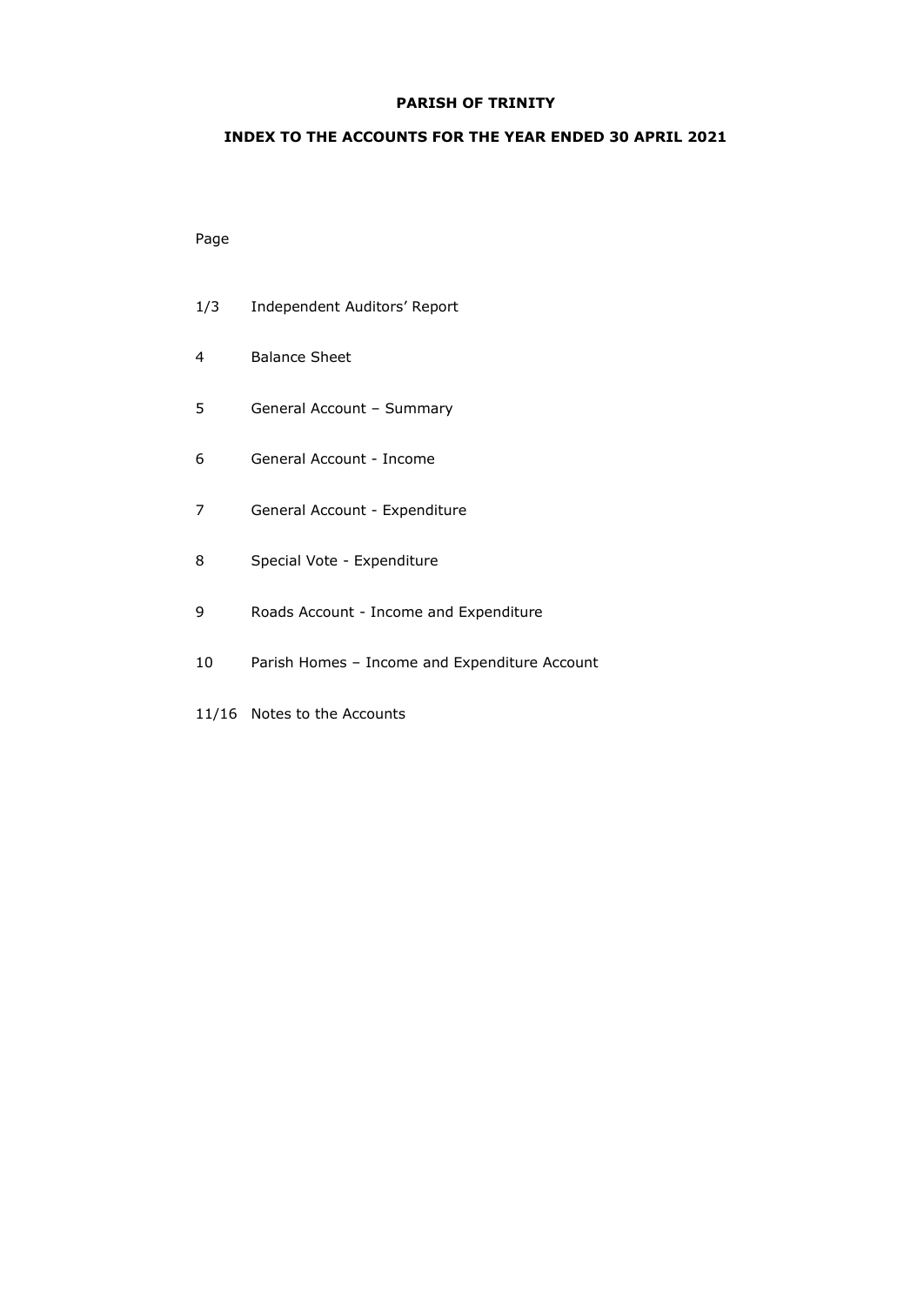

95-97 Halkett Place St. Helier, Jersey Channel Islands JE1 1BX

## **INDEPENDENT AUDITORS' REPORT TO THE PRINCIPALS AND ELECTORS OF THE PARISH OF TRINITY**

#### **Opinion**

We have audited the accounts of the Parish of Trinity (the "parish") for the year ended 30 April 2021 which comprise the Balance Sheet, General Account Summary, General Income and Expenditure Accounts, the Roads Income and Expenditure Account, the Parish Homes Income and Expenditure Account and notes to the accounts, including a summary of significant accounting policies. The accounts have been prepared in accordance with the accounting policies set out therein.

In our opinion, the accounts for the year ended 30 April 2021 have been prepared in accordance with the accounting policies as set out in note 1.

#### **Basis for opinion**

We conducted our audit in accordance with International Standards on Auditing (UK) (ISAs (UK)). Our responsibilities under those standards are further described in the Auditor's responsibilities for the audit of the accounts section of our report. We are independent of the parish in accordance with the ethical requirements that are relevant to our audit of the accounts in the UK, including the FRC's [Ethical Standard,](https://library.cch.co.uk/apbes2016r1) and we have fulfilled our other ethical responsibilities in accordance with these requirements. We believe that the audit evidence we have obtained is sufficient and appropriate to provide a basis for our opinion.

#### **Emphasis of matter – basis of accounting**

Without modifying our opinion, we draw attention to note 1 to the accounts, which describes the basis of accounting. The financial statements are prepared for the purposes of their presentation to the Parish Assembly together with estimates of the funds required by the Parish, in accordance with Rates (Jersey) Law 2005. As a result, the accounts may not be suitable for another purpose.

## **Conclusions relating to going concern**

In auditing the accounts, we have concluded that the Connétable's use of the going concern basis of accounting in the preparation of the accounts is appropriate.

Based on the work we have performed, we have not identified any material uncertainties relating to events or conditions that, individually or collectively, may cast significant doubt on the Parish's ability to continue as a going concern for a period of at least twelve months from when the accounts are authorised for issue.

Our responsibilities and the responsibilities of the Connétable with respect to going concern are described in the relevant sections of this report.

## **Other information**

The other information comprises the information presented other than the accounts and our auditor's report thereon. The Connétable is responsible for the other information. Our opinion on the accounts does not cover the other information and we do not express any form of assurance conclusion thereon. Our responsibility is to read the other information and, in doing so, consider whether the other information is materially inconsistent with the accounts or our knowledge obtained in the audit or otherwise appears to be materially misstated. If we identify such material inconsistencies or apparent material misstatements, we are required to determine whether this gives rise to a material misstatement in the accounts themselves. If, based on the work we have performed, we conclude that there is a material misstatement of this other information, we are required to report that fact.

We have nothing to report in this regard.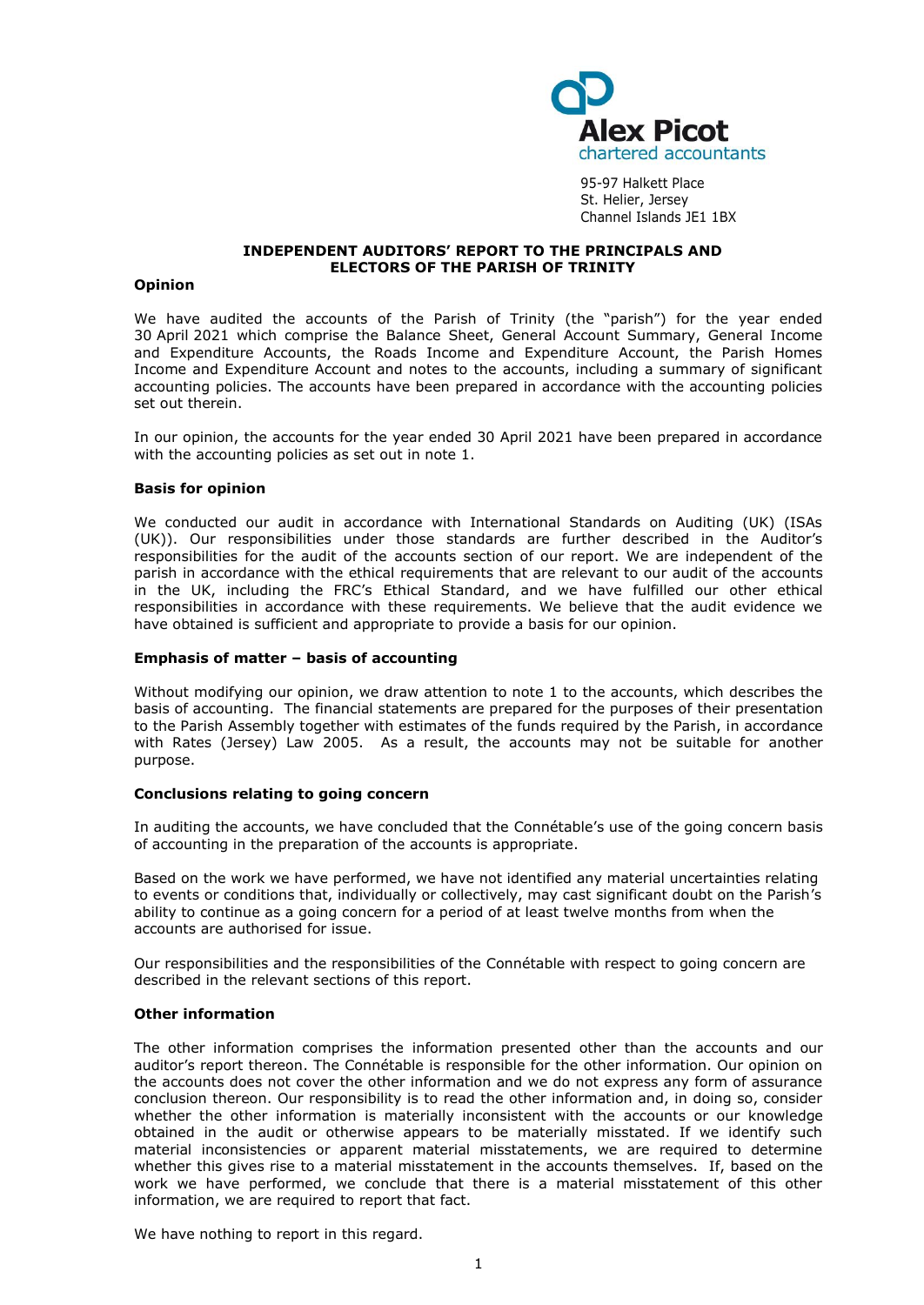

#### **INDEPENDENT AUDITORS' REPORT TO THE PRINCIPALS AND ELECTORS OF THE PARISH OF TRINITY (CONTINUED)**

#### **Responsibilities of the Connétable**

The Connétable is responsible for the preparation of the accounts in accordance with applicable law and the Parish's own accounting policies. In preparing these accounts the Connétable is required to select suitable accounting policies and apply them consistently, make judgements and estimates that are reasonable and prudent and prepare the accounts on the going concern basis unless it is inappropriate to assume that the Parish will continue in operation.

The Connétable is responsible for keeping proper accounting records which show with reasonable accuracy at any time the financial position of the Parish. The Connétable, together with the Procureurs du Bien Public, is also responsible for safeguarding the assets of the Parish and hence for taking reasonable steps for the prevention and detection of fraud and other irregularities.

In preparing the accounts, the Connétable is responsible for assessing the parish's ability to continue as a going concern, disclosing, as applicable, matters related to going concern and using the going concern basis of accounting.

#### **Auditor's responsibilities for the audit of the accounts**

Our objectives are to obtain reasonable assurance about whether the accounts as a whole are free from material misstatement, whether due to fraud or error, and to issue an auditor's report that includes our opinion. Reasonable assurance is a high level of assurance, but is not a guarantee that an audit conducted in accordance with ISAs (UK) will always detect a material misstatement when it exists. Misstatements can arise from fraud or error and are considered material if, individually or in the aggregate, they could reasonably be expected to influence the economic decisions of users taken on the basis of these accounts.

*Explanation as to what extent the audit was considered capable of detecting irregularities, including fraud:*

Irregularities, including fraud, are instances of non-compliance with laws and regulations. We design procedures in line with our responsibilities, outlined above, to detect material misstatements in respect of irregularities, including fraud. The extent to which our procedures are capable of detecting irregularities, including fraud is detailed below:

During our audit we assessed the risk of material misstatement of the accounts as a result of non-compliance with relevant laws and regulations (irregularities), including fraud. Based on our understanding of the parish and its environment, together with discussion with senior management where appropriate, we were able to identify those laws and regulations which would have a direct effect on the accounts as well as those which may have an effect on amounts in the accounts, for instance through the imposition of fines or litigation. These included, but were not limited to Rates (Jersey) Law 2005 as well as general legislation applicable to a Parish's activity, such as Employment Law, Health and Safety Regulation and Data Protection requirements. The risks arising from these laws and regulations were discussed amongst the audit engagement team, including consideration as to how and where fraud might occur.

Based on our assessment, the Engagement Partner ensured that the audit engagement team was composed appropriately with suitable competence and capabilities in order to allow identification and recognition of non-compliance with laws and regulations. The risks identified were communicated to all engagement team members who remained alert during the course of the audit for any indication of irregularities, including fraud.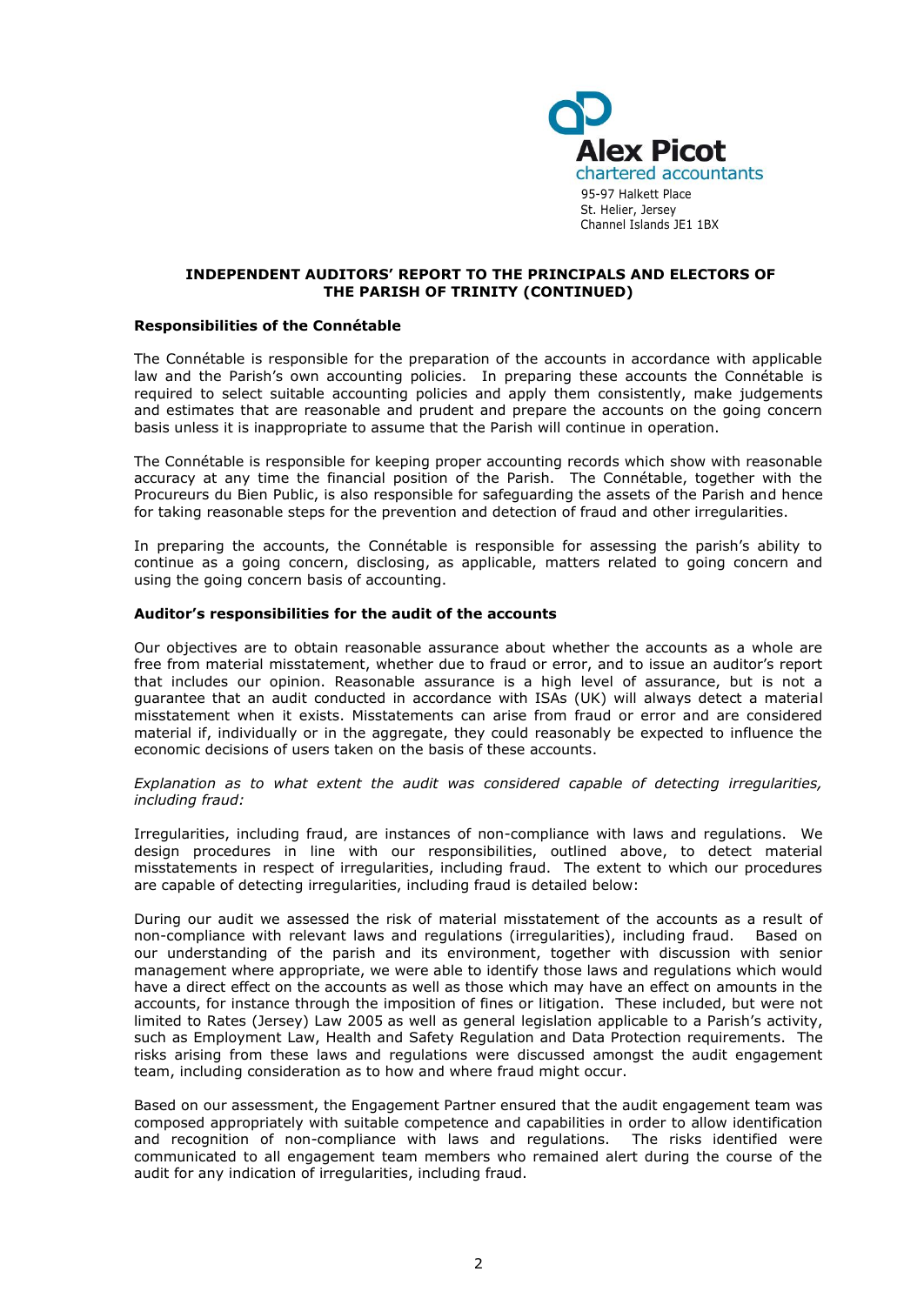

#### **INDEPENDENT AUDITORS' REPORT TO THE PRINCIPALS AND ELECTORS OF THE PARISH OF TRINITY (CONTINUED)**

### **Auditor's responsibilities for the audit of the accounts (continued)**

Our procedures in response to the risks identified included the following:

- Enquiry of management, including consideration of known or suspected instances of noncompliance with laws and regulation or fraud;
- Review all available minutes of meetings held by those charged with governance;
- Performing analytical procedures to identify any unusual or unexpected relationships that may indicate risks of material misstatement due to fraud;
- In common with all audits carried out under the ISAs(UK), we carried out procedures in response to the threat of management override, including those considering the appropriateness of journal entries and judgements made in making accounting estimates;
- Review for any changes to activities which the parish undertakes;
- Review of legal and professional fees expensed during the year.

There are inherent limitations in the audit procedures above and, the further removed noncompliance with laws and regulations is from the events and transactions reflected in the accounts, the less likely we would become aware of it. In addition, the risk of not detecting material misstatement due to fraud is higher than detecting one resulting from error, as fraud may involve deliberate concealment by, for example forgery, collusion or intentional misrepresentations. We are not responsible for preventing non-compliance and cannot be expected to detect all non-compliance with laws and regulations.

A further description of our responsibilities for the audit of the accounts is located on the Financial Reporting Council's website at: [www.frc.org.uk/auditorsresponsibilities.](http://www.frc.org.uk/auditorsresponsibilities) This description forms part of our auditor's report.

#### **Use of our report**

This report is made solely to the principals and electors of the Parish, as a body. Our audit work has been undertaken so that we might state to the Parish's principals and electors those matters we are required to state to them in an auditor's report and for no other purpose. To the fullest extent permitted by law, we do not accept or assume responsibility to anyone other than the Parish and the principals and electors of that Parish as a body, for our audit work, for this report, or for the opinions we have formed.

Alex Picot 8 July 2021 **Chartered Accountants**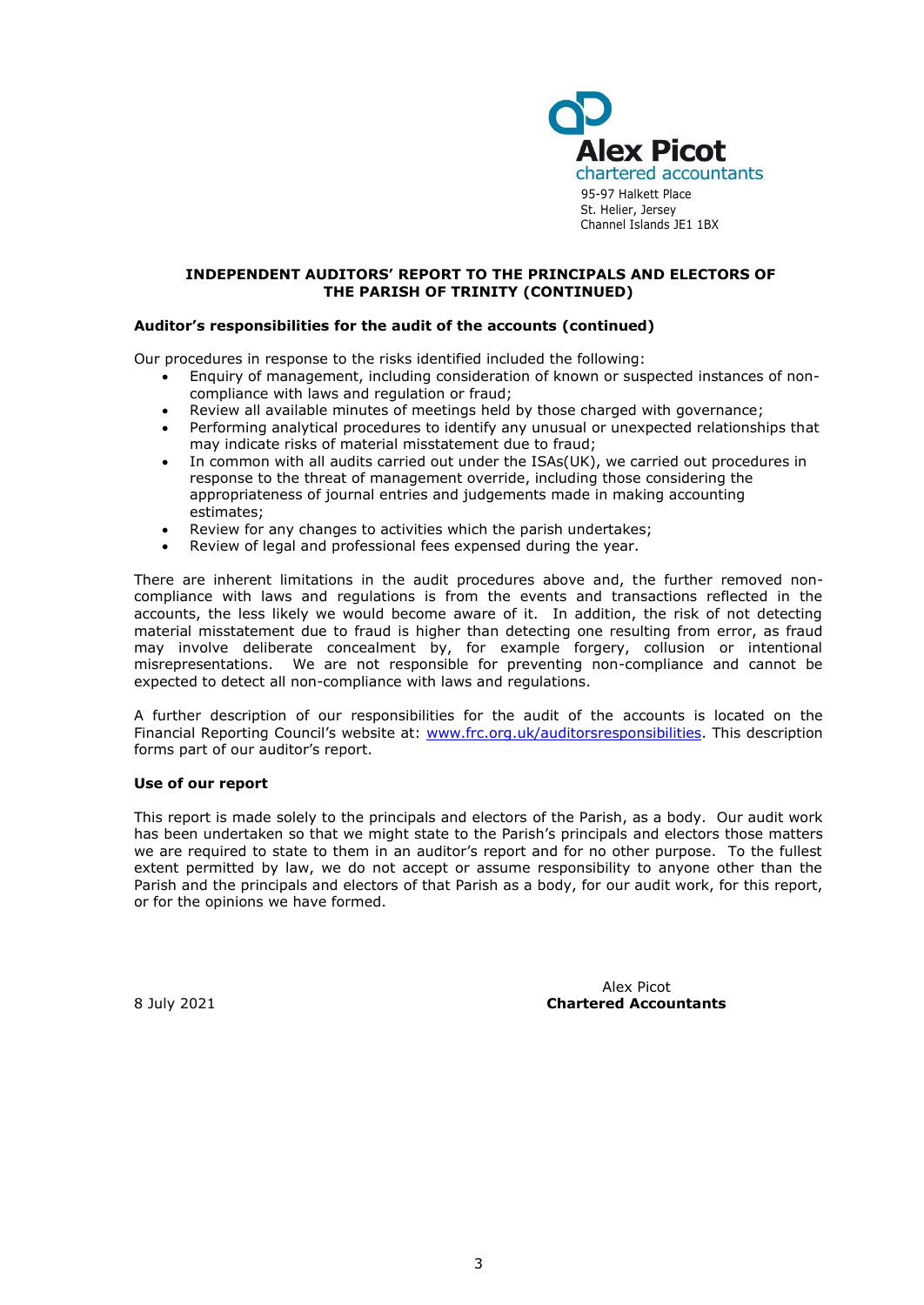#### **BALANCE SHEET**

## **FOR THE YEAR ENDED 30 APRIL 2021**

| 2020<br>£                        |                                                                                     | <b>Notes</b> | £                                | 2021                   | £ |
|----------------------------------|-------------------------------------------------------------------------------------|--------------|----------------------------------|------------------------|---|
|                                  | <b>Fixed assets</b>                                                                 |              |                                  |                        |   |
| 3,751,478<br>6,291,329           | Freehold property<br>First Time Buyer Homes - deferred consideration                | 3<br>2(a)    |                                  | 3,656,719<br>6,129,664 |   |
| 10,042,807                       |                                                                                     |              |                                  | 9,786,383              |   |
| 2,503,226<br>32,882<br>2,536,108 | <b>Current assets</b><br>Cash at bank and in hand<br>Debtors, prepayments and other |              | 2,939,720<br>21,125<br>2,960,845 |                        |   |
| 113,819                          | Creditors: Amounts due within one year<br>Sundry creditors and accruals             |              | 158,041                          |                        |   |
| 113,819                          |                                                                                     | 4            | 158,041                          |                        |   |
| 2,422,289                        | <b>Net current assets</b>                                                           |              |                                  | 2,802,804              |   |
| (88, 941)                        | Income received in advance<br>Driving license receipts carried forward              |              |                                  | (89,040)               |   |
| £12,376,155                      | <b>Net assets</b>                                                                   |              |                                  | £12,500,147            |   |
|                                  | <b>Representing:</b>                                                                |              |                                  |                        |   |
| 23,773                           | <b>Specific Dons</b>                                                                | 5            |                                  | 23,776                 |   |
| 1,360,716                        | <b>General Reserve</b>                                                              |              |                                  | 1,260,871              |   |
| 700,000                          | <b>Contingency Reserve</b>                                                          | 6            |                                  | 700,000                |   |
| 10,000                           | <b>Vehicle Reserve</b>                                                              |              |                                  | 15,000                 |   |
| 25,000                           | <b>Parish Church Capital Projects Reserve</b>                                       |              |                                  | 50,000                 |   |
| 9,071,689                        | <b>First Time Buyer Homes Reserve</b>                                               | 2(c)         |                                  | 9,110,725              |   |
| 1,184,977                        | <b>Homes reserve</b>                                                                |              |                                  | 1,339,775              |   |
| £12,376,155                      |                                                                                     |              |                                  | £12,500,147            |   |

#### P B LE SUEUR

............................................ Connétable

8 July 2021

............................................ Date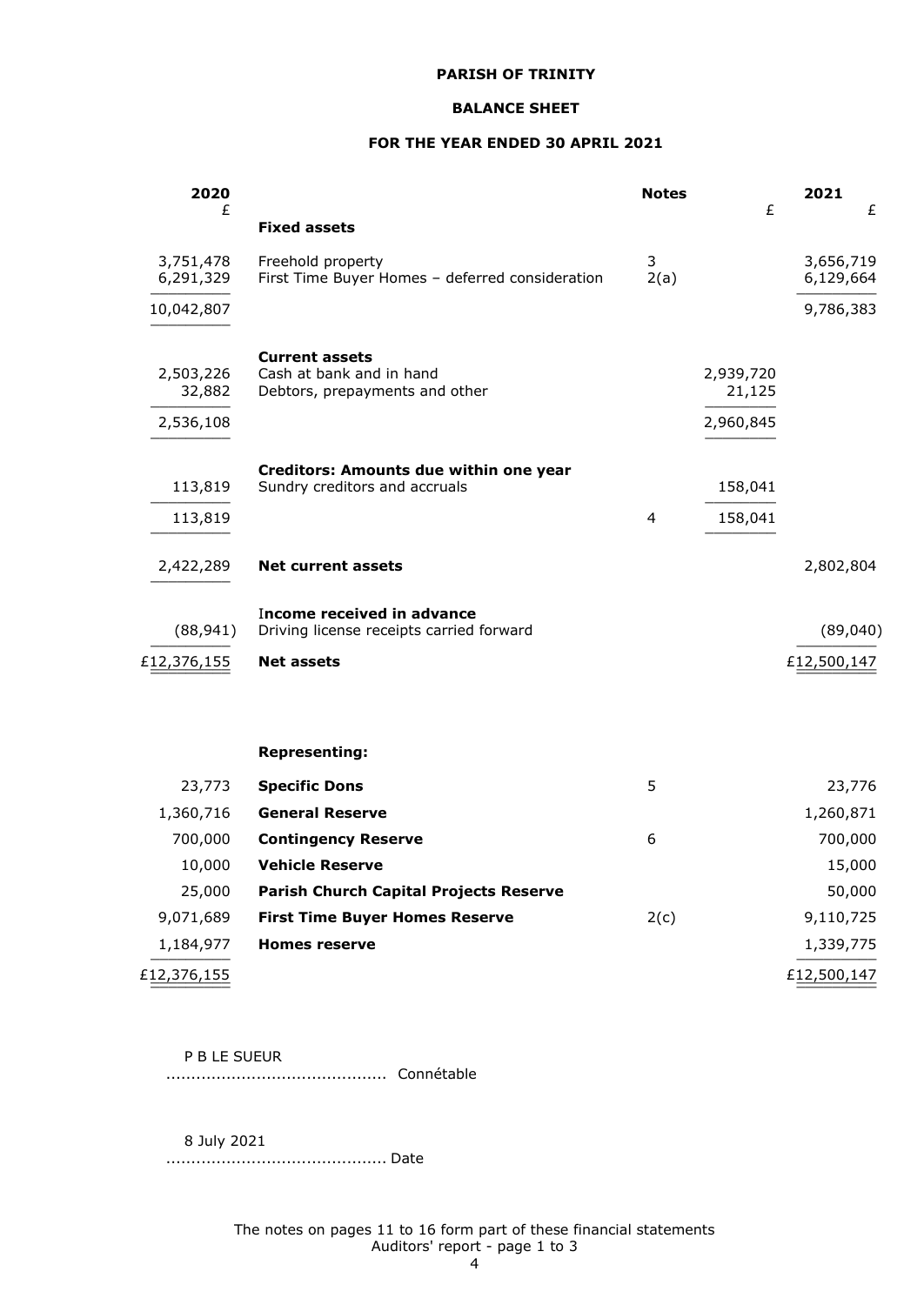## **GENERAL ACCOUNT SUMMARY**

## **FOR THE YEAR ENDED 30 APRIL 2021**

| 2020<br>£            |                                                                   | <b>Notes</b> | 2021<br>£             |
|----------------------|-------------------------------------------------------------------|--------------|-----------------------|
| 547,497<br>(495,490) | Income for the year (page 6)<br>Expenditure for the year (page 7) |              | 533,416<br>(519, 797) |
| 52,007               |                                                                   |              | 13,619                |
| (11, 165)            | Special vote expenditure (page 8)                                 |              | (67, 888)             |
| 38,470               | Roads accounts (deficit)/surplus (page 9)                         |              | (20, 576)             |
| 79,312               | Net operating (deficit)/surplus for the year                      |              | (74, 845)             |
| -                    | First time buyer homes realised gain                              | 2(b)         | 53,335                |
|                      | Transfer to first time buyer homes reserve                        | 2(c)         | (53, 335)             |
| (25,000)             | Transfer to Parish Church Capital Projects Reserve                |              | (25,000)              |
| 431,855              | Transfer from Homes Capital Reserve                               | 7            |                       |
| 874,549              | Balance brought forward                                           |              | 1,360,716             |
| £1,360,716           |                                                                   |              | £1,260,871            |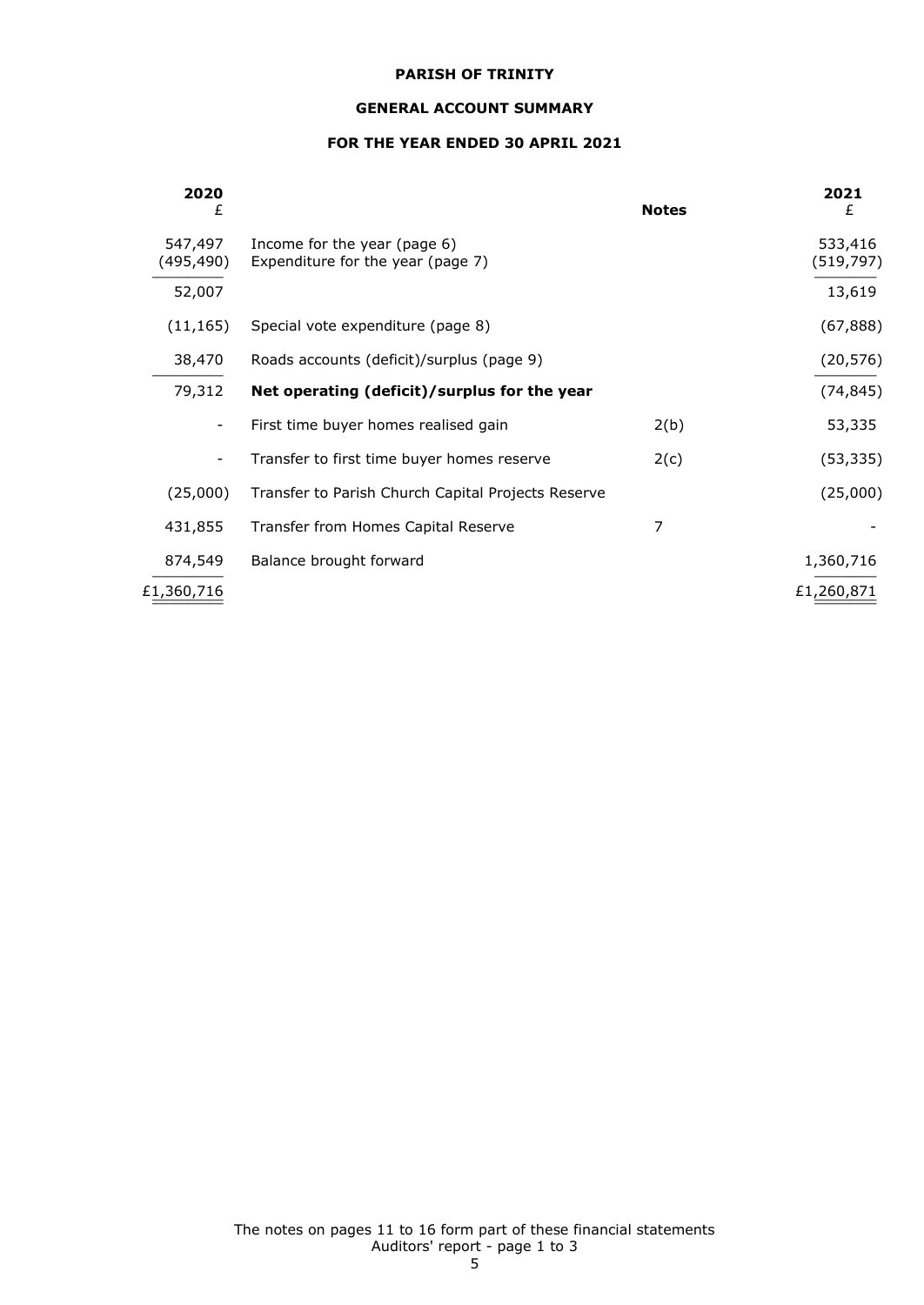#### **GENERAL ACCOUNT - INCOME**

## **FOR THE YEAR ENDED 30 APRIL 2021**

| 2020       |                                        | <b>Notes</b> |           | 2021    |
|------------|----------------------------------------|--------------|-----------|---------|
| £          |                                        |              | £         | £       |
| 838,060    | Parish rates                           |              | 839,811   |         |
| (375, 297) | Less: contribution to Island wide rate |              | (377,437) |         |
| 462,763    |                                        | 8            |           | 462,374 |
| 1,524      | Sundry receipts – property searches    |              | 1,638     |         |
| 685        | Sundry trading permits                 |              | 660       |         |
| 7,839      | Hire of parish hall                    |              | (99)      |         |
| 8,750      | Sundry rents and concessions           |              | 8,920     |         |
| 147        | Welfare administration charges         |              |           |         |
| 15,584     | Bank deposit interest                  |              | 4,036     |         |
| 2,720      | Dog licences                           |              | 4,955     |         |
| 2,485      | Other income                           |              | 5,932     |         |
| 45,000     | Transfer from Homes Account            |              | 45,000    |         |
| 84,734     |                                        |              |           | 71,042  |
|            |                                        |              |           |         |

\_\_\_\_\_\_\_\_ \_\_\_\_\_\_\_\_  $\frac{2547,497}{2}$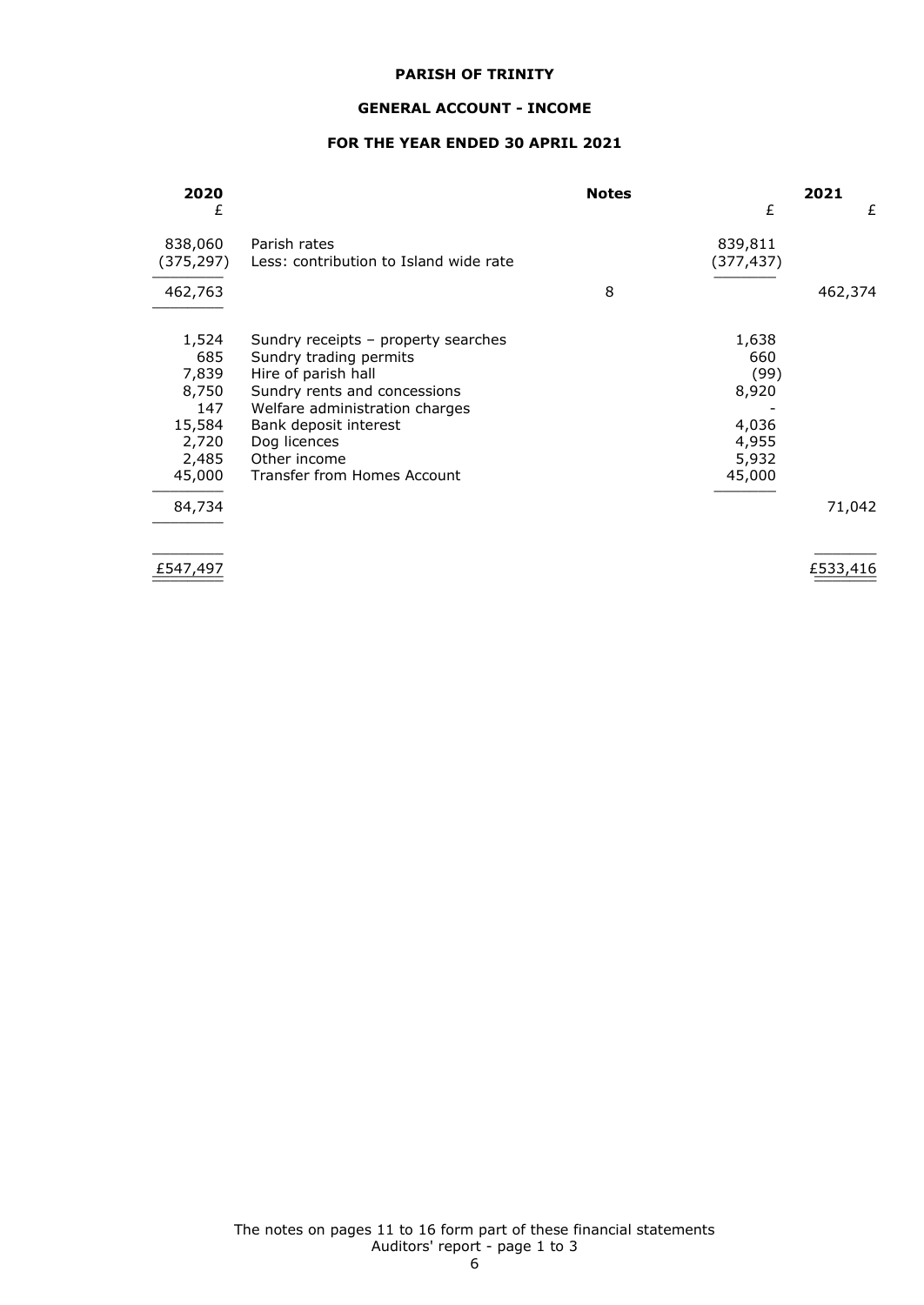## **PARISH OF TRINITY GENERAL ACCOUNT – EXPENDITURE FOR THE YEAR ENDED 30 APRIL 2021**

| 2020     | <b>Notes</b>                             | 2020/21<br><b>Estimates</b> | 2020/21<br><b>Actual</b> |
|----------|------------------------------------------|-----------------------------|--------------------------|
| £        | <b>Administration</b>                    | £                           | £                        |
| 63,105   | Office salaries and social security      | 72,000                      | 80,318                   |
| 3,100    | Assessment committee expenses            | 3,100                       | 2,600                    |
| 15,635   | Comité des Connétables Expenses          | 11,000                      | 13,131                   |
| 8,000    | Audit                                    | 9,000                       | 9,000                    |
| 12,600   | Accountancy                              | 14,500                      | 14,500                   |
| 4,964    | Legal and professional fees              | 10,000                      | 282                      |
| 3,468    | Advertising                              | 4,000                       | 3,068                    |
| 2,853    | Printing, stationery and publications    | 4,000                       | 2,515                    |
| 6,248    | Caretaker's wages and social security    | 6,500                       | 6,644                    |
| 5,996    | Insurance and motor vehicle insurance    | 6,000                       | 6,276                    |
| 2,716    | Heat, light and water                    | 4,000                       | 2,258                    |
| 5,655    | Telephone and postage                    | 6,000                       | 6,838                    |
| 6,616    | Repairs and maintenance                  | 5,000                       | 1,200                    |
| 6,486    | Computer expenses                        | 3,000                       | 7,524                    |
| 2,934    | Bank charges                             | 3,500                       | 3,504                    |
| 7,602    | Sundry expenses                          | 6,000                       | 6,347                    |
|          | Connétable extraordinary expenses        | 1,000                       |                          |
| 157,978  |                                          | 168,600                     | 166,005                  |
| 8,000    | <b>Trésor</b><br>Church maintenance      | 10,000                      | 9,000                    |
|          |                                          |                             |                          |
| 5,233    | <b>Church</b><br>Maintenance             | 5,000                       | 6,512                    |
| 3,567    | Insurance                                | 4,000                       | 3,485                    |
|          |                                          |                             |                          |
| 8,800    |                                          | 9,000                       | 9,997                    |
| 1,016    | <b>Rectory</b><br>Repairs                | 3,000                       | 543                      |
| 1,596    | Insurance                                | 1,600                       | 2,060                    |
| 2,612    |                                          | 4,600                       | 2,603                    |
|          | Welfare                                  |                             |                          |
| 2,048    | Welfare payments<br>9                    |                             | 414                      |
| (2,048)  | Less: Contributions from Income Support  |                             | (414)                    |
|          |                                          |                             |                          |
|          | <b>Charities and grants</b>              |                             |                          |
| 12,200   | 12<br>Charitable grants                  | 13,000                      | 13,000                   |
| 1,000    | Sundry charitable donations              | 1,000                       | 1,464                    |
| 505      | Senior Citizens outings                  | 3,000                       | 29                       |
| 18,250   | Contribution to Youth Worker             | 18,000                      | 18,000                   |
| 5,000    | Ebenezer Chapel                          | 5,000                       | 5,000                    |
| 36,955   |                                          | 40,000                      | 37,493                   |
|          | <b>Honorary Police</b>                   |                             |                          |
| 17,606   | Honorary Police expenses                 | 17,000                      | 26,405                   |
| 5,000    | Transfer to vehicle reserve              | 5,000                       | 5,000                    |
| 5,105    | Insurance                                | 6,500                       | 5,252                    |
| 27,711   |                                          | 28,500                      | 36,657                   |
|          | <b>External services</b>                 |                             |                          |
| 135,000  | Contribution to Roads Account            | 135,000                     | 135,000                  |
| 118,184  | Refuse collection                        | 124,000                     | 121,971                  |
| 250      | Riley Field maintenance                  | 3,000                       | 1,071                    |
| 253,434  |                                          | 262,000                     | 258,042                  |
|          |                                          |                             |                          |
| £495,490 | General account expenditure for the year | £522,700                    | £519,797                 |

The notes on pages 11 to 16 form part of these financial statements Auditors' report - page 1 to 3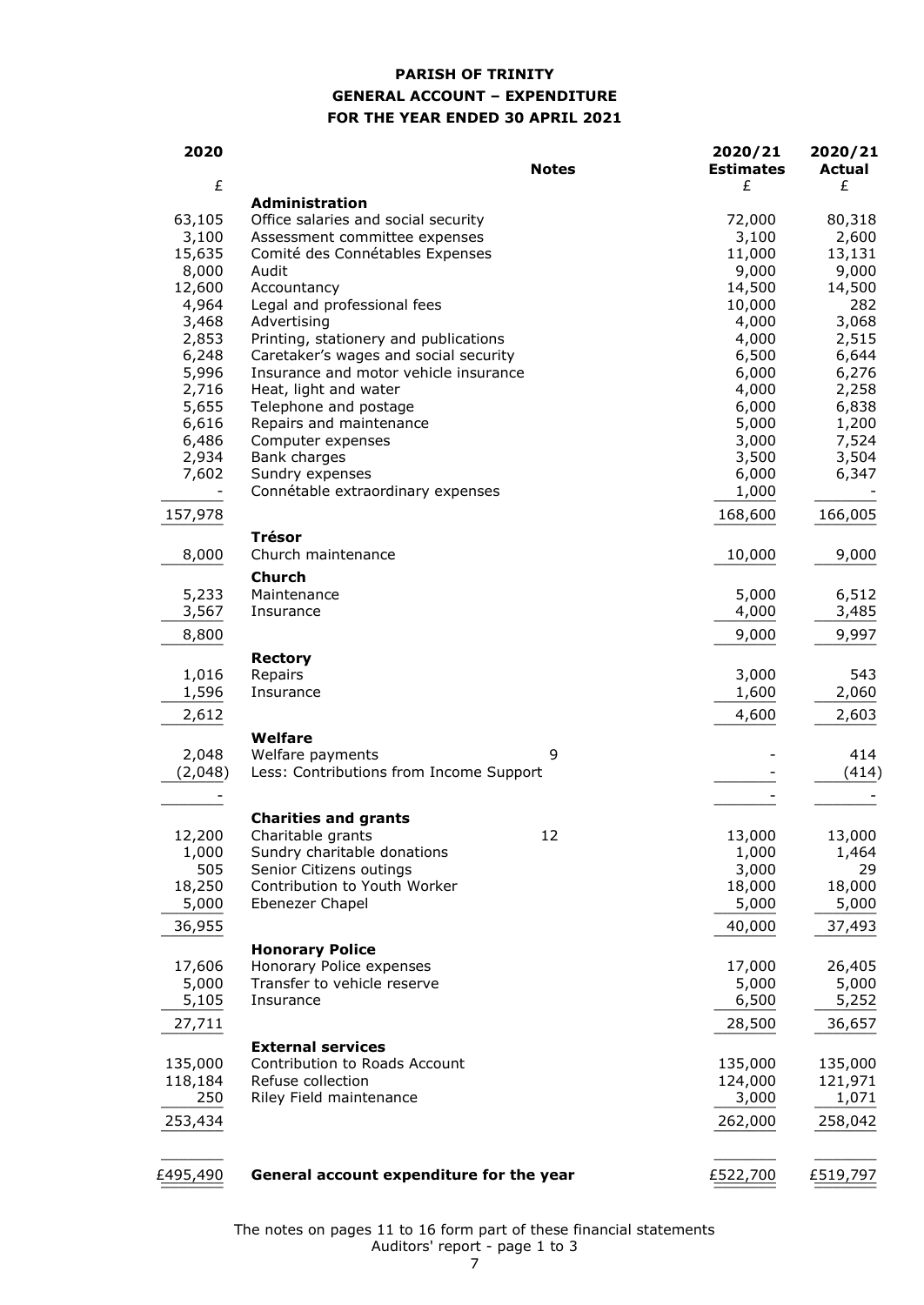## **PARISH OF TRINITY SPECIAL VOTE EXPENDITURE FOR THE YEAR ENDED 30 APRIL 2021**

| 2020    |                                                 | 2020/21<br><b>Estimates</b> | 2020/21<br>Actual |
|---------|-------------------------------------------------|-----------------------------|-------------------|
| £       |                                                 | £                           | £                 |
| 2,358   | AA Box refurbishment and Victorian finger signs | 12,500                      | 6,553             |
| 2,641   | Disabled access                                 | 17,500                      | 4,012             |
| 975     | Liberation 75                                   |                             | 831               |
|         | Irrigation system and planting                  | 5,000                       | 4,178             |
|         | Trinity Church - heat pump and lighting         | 22,400                      | 23,062            |
| 10,009  | <b>GDPR</b> compliance                          |                             | 4,252             |
| (4,818) | Trinity Church works                            |                             |                   |
|         | Roads Account                                   | 25,000                      | 25,000            |
| £11,165 | Special vote expenditure for the year           | £82,400                     | £67,888           |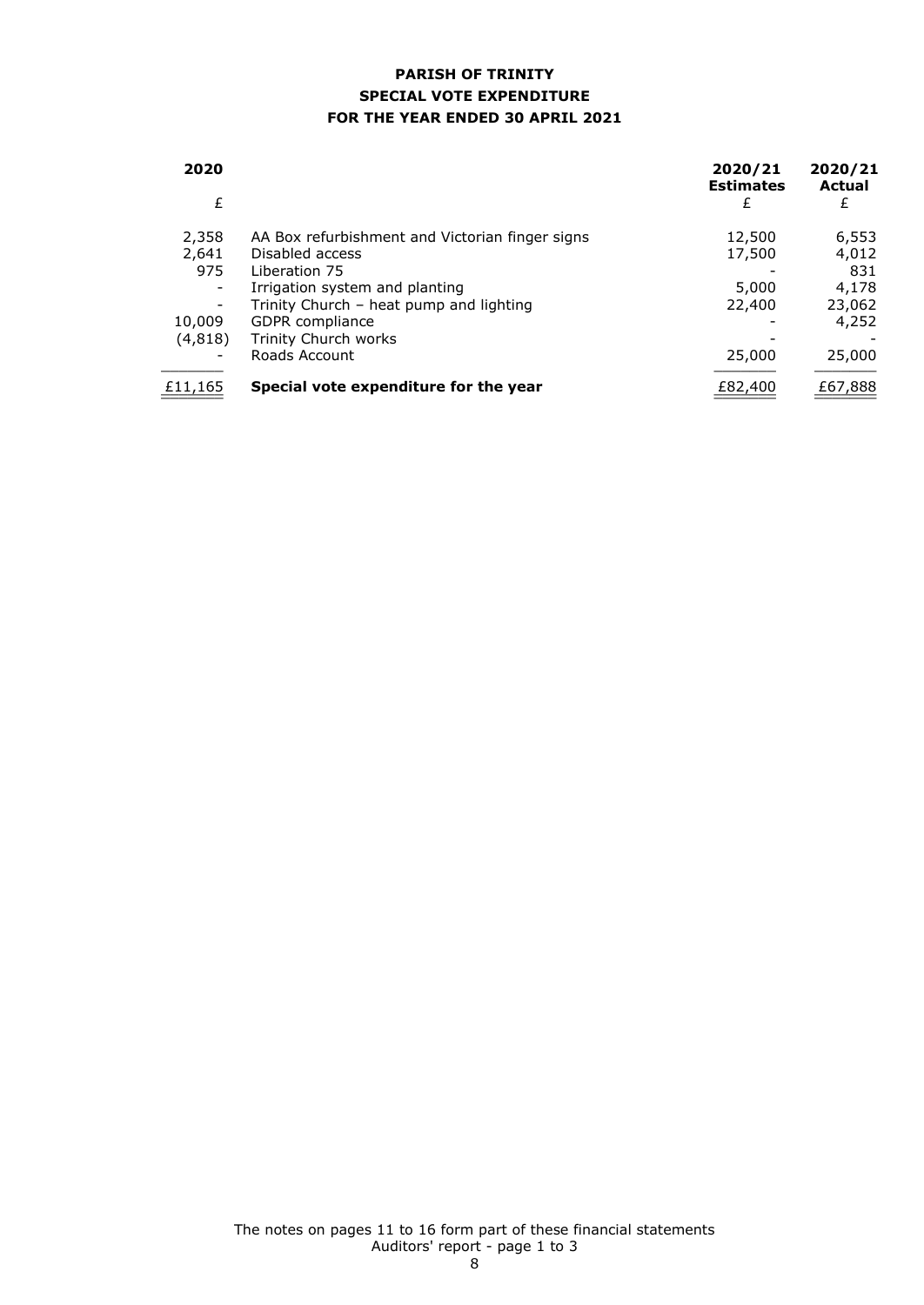## **ROADS – INCOME AND EXPENDITURE ACCOUNT**

## **FOR THE YEAR ENDED 30 APRIL 2021**

| 2020    |                                                  |         | 2021       |
|---------|--------------------------------------------------|---------|------------|
| £       |                                                  | £       | £          |
|         | <b>Income</b>                                    |         |            |
| 135,000 | Transfer from General Fund                       | 135,000 |            |
|         | Special vote                                     | 25,000  |            |
| 1,100   | Police fines (proportion retained by the Parish) | 1,024   |            |
| 100     | Branchage fines                                  | 545     |            |
| 840     | Firearms certificates                            | 665     |            |
| 18,066  | Driving licences                                 | 14,499  |            |
| 75      | Sundry receipts                                  | 272     |            |
| 155,181 |                                                  |         | 177,005    |
|         | <b>Expenditure</b>                               |         |            |
| 27,365  | Repairs and improvements                         | 96,243  |            |
| 54,457  | Wages and social security                        | 57,107  |            |
| 34,889  | Sundry expenses                                  | 44,231  |            |
| 116,711 |                                                  |         | 197,581    |
|         |                                                  |         |            |
| £38,470 | Roads accounts (deficit)/surplus                 |         | E(20, 576) |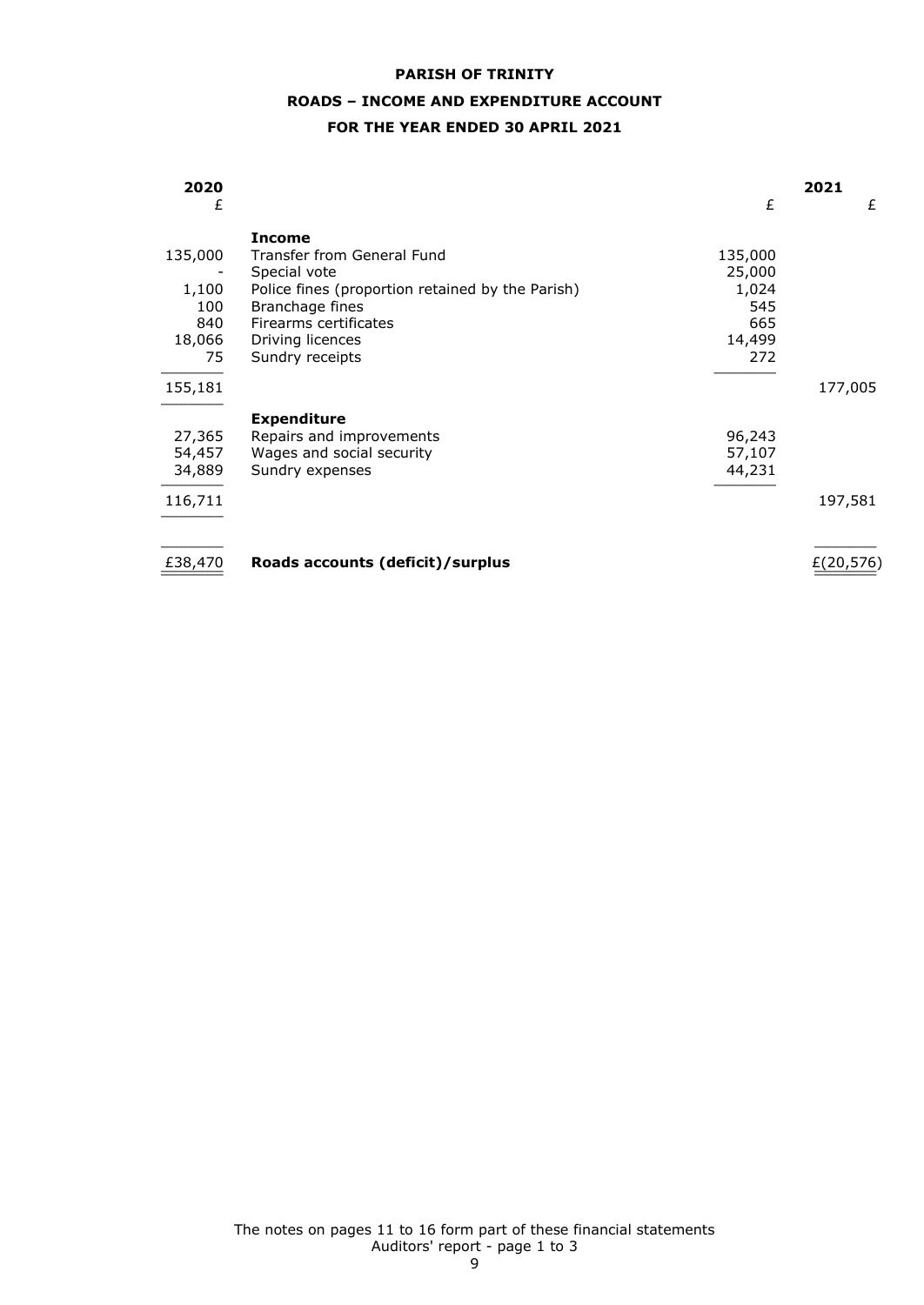#### **PARISH HOMES**

## **INCOME AND EXPENDITURE ACCOUNT**

## **FOR THE YEAR ENDED 30 APRIL 2021**

| 2020<br>£  |                                   | £      | 2021<br>£  |
|------------|-----------------------------------|--------|------------|
| 331,785    | <b>Income</b><br>Rents receivable |        | 336,002    |
|            | <b>Expenditure</b>                |        |            |
| 5,240      | Insurance                         | 5,617  |            |
| 828        | Electricity and water             | 563    |            |
| 30,500     | Maintenance                       | 29,488 |            |
| 205        | Bank charges                      | 159    |            |
| 94,759     | Depreciation on freehold property | 94,759 |            |
| 4,381      | Rates                             | 4,505  |            |
| 45,000     | Transfer to General Account       | 45,000 |            |
|            | Sundry expenses                   | 1,113  |            |
| 180,913    |                                   |        | 181,204    |
| 150,872    | Surplus for the year              |        | 154,798    |
| 1,034,105  | Balance brought forward           |        | 1,184,977  |
| £1,184,977 |                                   |        | £1,339,775 |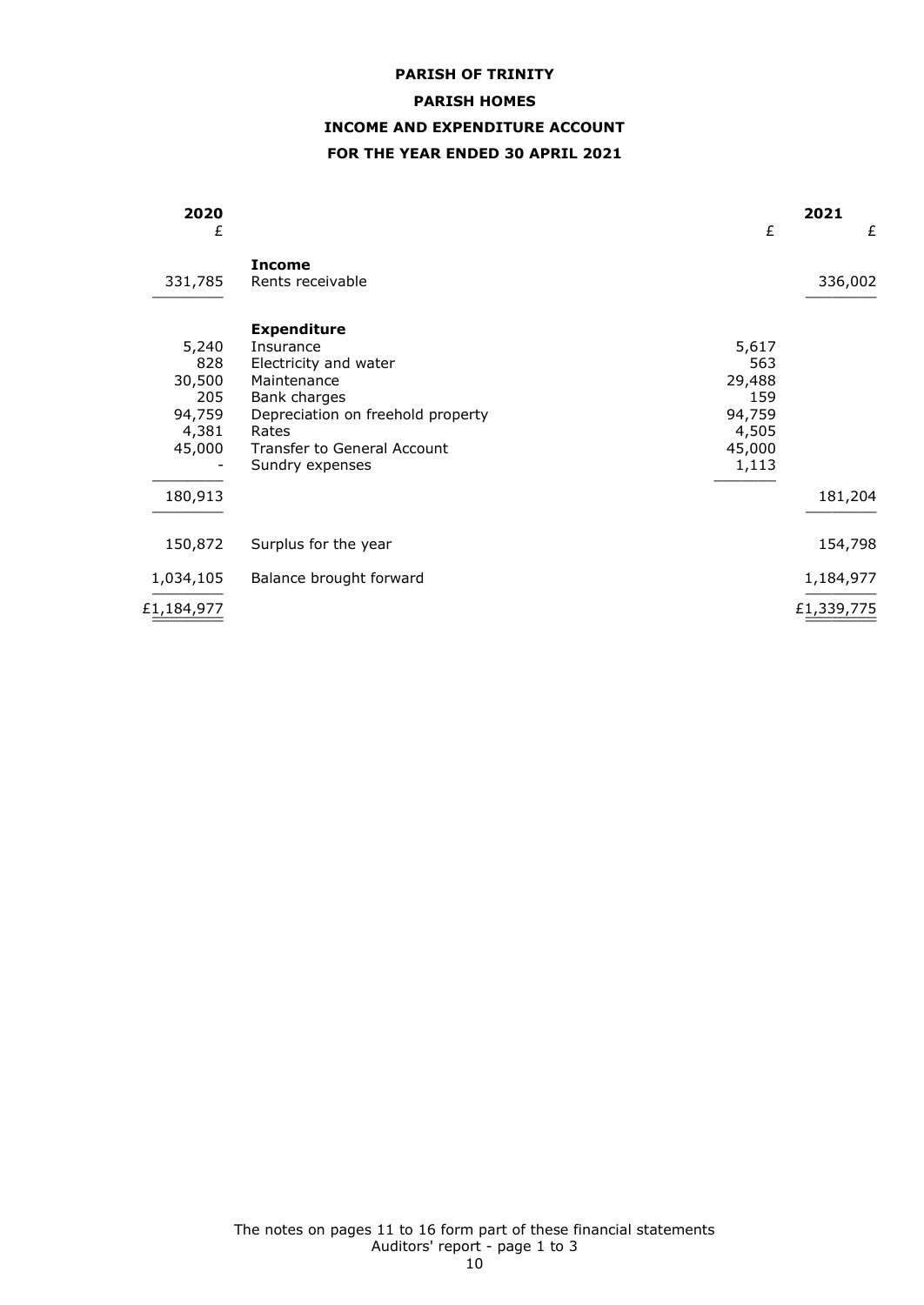#### **NOTES TO THE ACCOUNTS**

## **FOR THE YEAR ENDED 30 APRIL 2021**

#### 1. **ACCOUNTING POLICIES**

#### 1.1 **Basis of accounting**

The accounts have been prepared under the historical cost convention, and in accordance with accounting policies selected by the Parish. A selection of the more important accounting policies, which have been applied consistently, is set out below.

### 1.2 **Income and expenditure**

Parish rates are brought into account on a receipts basis. Interest received and paid is accounted for on an accruals basis. All other income is brought into account on an accruals basis with the exception of certain licence income which is credited to the general account when received. The prepaid element of driving licences for licences issued for 10 years is carried forward over the period with an annual transfer to the general account being made in each year.

#### 1.3 **Fixed assets**

- a) Land and buildings relating to the properties constructed and held for rent by the Parish have been capitalised and carried in the balance sheet at depreciated cost. Depreciation is provided on these properties at 2% per annum. The general repairs and maintenance to buildings is charged to the Income and Expenditure Accounts in the year of expenditure.
- b) All other land and buildings owned by the Parish are not included in the main Parish Balance Sheet.
- c) Sundry other assets are charged to the Income and Expenditure Account in the year of expenditure.

#### 1.4 **Homes Development**

For purposes of clarity a separate balance sheet and income and expenditure account were previously prepared for the Retirement Homes Developments on the basis that the project was intended to be self-funding. At the assembly held on 19 July 2018 it was agreed that the results of the Parish Homes should be combined with those of the Parish as it had been shown that the Parish did not subsidise the project.

#### 1.5 **Contingency Reserve**

The Parish has set aside funds in a contingency reserve to fund unforeseen expenditure and exceptional items which may arise from time to time. The current balance in the contingency reserve is shown in note 6.

#### 1.6 **Motor Vehicle Reserve**

At a Parish Assembly held on 13 July 2018 the Parish established a motor vehicle reserve fund.

## 1.7 **Parish Church Capital Projects Reserve**

At a Parish Assembly held on 11 July 2019 the Parish established a parish church capital projects reserve.

### 1.8 **Borrowing Costs**

Borrowing costs directly attributable to the construction of an asset that necessarily takes a substantial period of time to get ready for its intended use or sale are capitalised as part of the cost of the asset. All other borrowing costs are expensed in the period in which they occur. Borrowing costs consist of interest and any other costs that the Parish incurs in connection with the borrowing of funds.

#### 1.9 **First Time Buyer Homes**

Revenue recognition

Revenue is recognised in the accounts on an accruals basis and is measured at the fair value of the consideration received or receivable, taking into account contractually defined terms of payment and excluding taxes or duty.

Auditors' report - page 1 to 3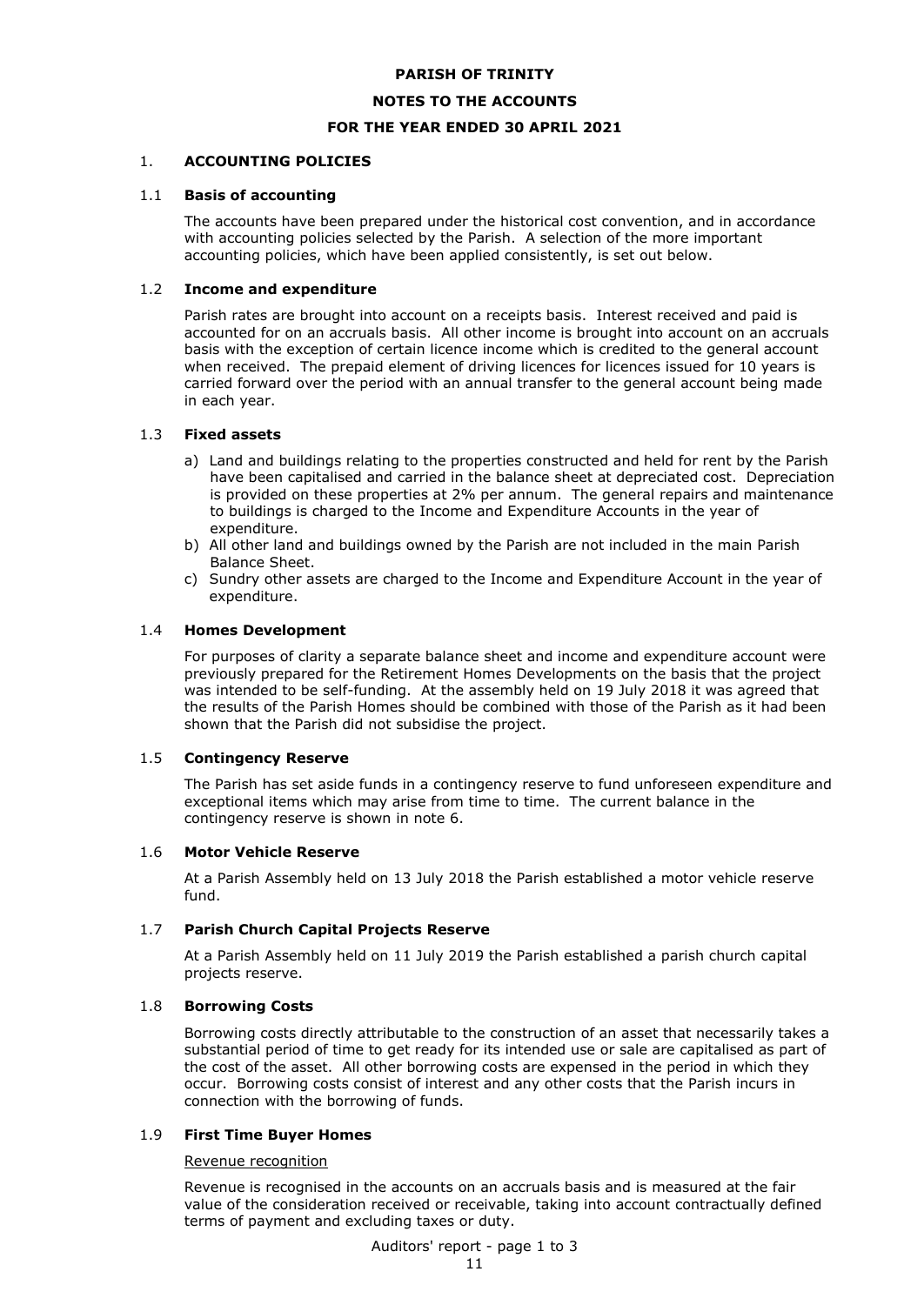## **NOTES TO THE ACCOUNTS (continued)**

## **FOR THE YEAR ENDED 30 APRIL 2021**

#### **1. ACCOUNTING POLICIES (continued)**

#### 1.10 **Significant accounting estimates and uncertainties**

The preparation of the Parish accounts requires the Parish administration to make judgements, estimates and assumptions that affect the reported amounts of revenues, expenses, assets and liabilities at the balance sheet date. However, uncertainty about these assumptions and estimates could result in outcomes that require a material adjustment to the carrying amount of the asset or liability affected in future periods.

The timing and value of the payment of the deferred consideration is uncertain, and is therefore initially recognised at market value at the time of sale of the property to the initial purchaser. Consequently the receivable is not discounted.

#### 2. **FIRST TIME BUYER AND RETIREMENT HOME DEVELOPMENTS**

The sales of the properties were made in consideration of the following:

- a) in all bar one case, where the amount was three quarters, a sum totalling two thirds of the market value, due at the point of legal completion; and
- b) the sum totalling one third (or in one case one quarter) of the market value, due upon alienation (any sale, lease, exchange, gift or other transfer of ownership of the property or part thereof) of the property.

The second part of the above consideration has been included in these accounts as a deferred consideration; at the point of alienation, the property is professionally re-valued and any rise/fall in the value of the property is enjoyed/suffered by the Parish in the same proportions. When the receivable becomes due to the Parish, the value over/under the recognised receivable is treated as realised gain/loss, which is then transferred to the First Time Buyer Homes reserve.

## a) First Time Buyer Homes – deferred consideration

| 2020                                  |                                                               | 2021                    |
|---------------------------------------|---------------------------------------------------------------|-------------------------|
| 6,291,329<br>$\overline{\phantom{a}}$ | Balance brought forward<br>Released on alienation of property | 6,291,329<br>(161, 665) |
| £6,291,329                            | Deferred consideration                                        | £6,129,664              |

The deferred consideration consists of the second part of the consideration relating to the sale of the properties.

## b) First Time Buyer Homes – realised gains

| 2020                               |                                                                                            | 2021                  |
|------------------------------------|--------------------------------------------------------------------------------------------|-----------------------|
| $\overline{\phantom{0}}$<br>$\sim$ | Sales consideration<br>Less: Cost of sales<br>- Less: Receivable brought forward (note 2a) | 215,000<br>(161, 665) |
|                                    | Realised gain                                                                              | £53,335               |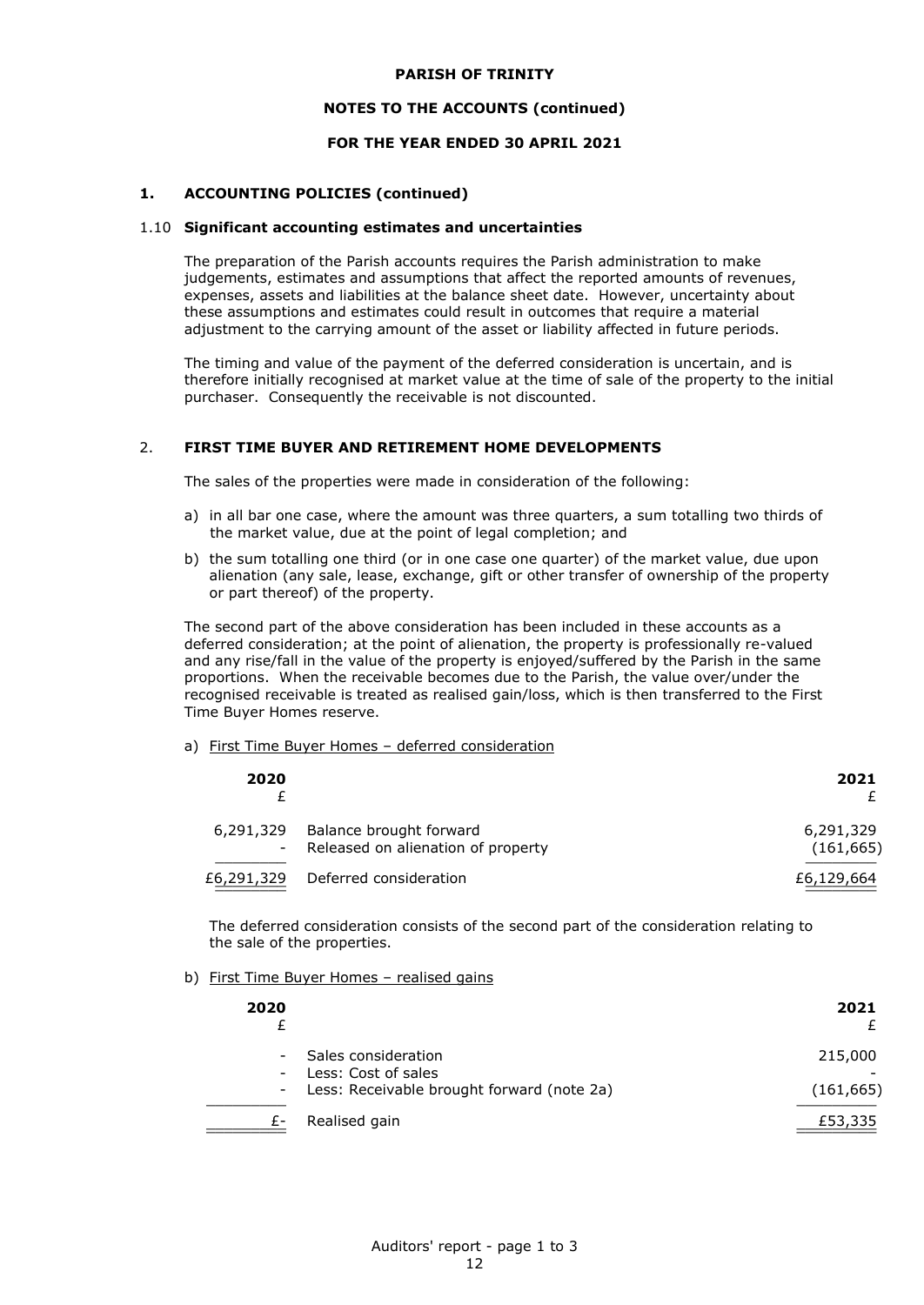#### **NOTES TO THE ACCOUNTS (continued)**

## **FOR THE YEAR ENDED 30 APRIL 2021**

#### 2. **FIRST TIME BUYER AND RETIREMENT HOME DEVELOPMENTS (continued)**

#### c) First Time Buyer Homes – reserve

| 2020       |                                                                                                                             | 2021                             |
|------------|-----------------------------------------------------------------------------------------------------------------------------|----------------------------------|
| 9,076,138  | Balance brought forward<br>- Transfer of First Time Buyer Home realised gains (page 5)<br>(4,449) Further development costs | 9,071,689<br>53,335<br>(14, 299) |
| £9,071,689 | Balance carried forward                                                                                                     | £9,110,725                       |

The Parish has set up a reserve for the realised gains from the sale of the First Time Buyers Homes.

#### 3. **FREEHOLD LAND AND PROPERTY**

|                                                             | <b>Maison</b><br>Gallichan<br>£ | <b>Freehold</b><br>Land<br>£ | Phase 1<br><b>Property</b><br>£ | Phase 2<br><b>Property</b> | Total<br>£          |
|-------------------------------------------------------------|---------------------------------|------------------------------|---------------------------------|----------------------------|---------------------|
| Cost<br>At 1 May 2020<br><b>Additions</b>                   | 1,124,730                       | 34,863                       | 1,173,890                       | 2,439,379                  | 4,772,862           |
| At 30 April 2021                                            | 1,124,730                       | 34,863                       | 1,173,890                       | 2,439,379                  | 4,772,862           |
| <b>Depreciation</b><br>At 1 May 2020<br>Charge for the year | 112,173<br>22,495               |                              | 422,471<br>23,477               | 486,740<br>48,787          | 1,021,384<br>94,759 |
| At 30 April 2021                                            | 134,668                         |                              | 445,948                         | 535,527                    | 1,116,143           |
| Net book value at 30 April 2021                             | £990,062                        | £34,863                      |                                 | £727,942 £1,903,852        | £3,656,719          |
| Net book value at 30 April 2020                             | £1,012,557                      | £34,863                      |                                 | £751,419 £1,952,639        | £3,751,478          |

The cost of the freehold property comprises building costs, professional fees and finance charges to the date of practical completion. The property known as Les Maisons Cabot comprises a two phase development of retirement homes all of which are available for rent. Maison Gallichan comprises five homes available for rent.

During May 2014 the Parish purchased Field 872, La Rue De Travers, Trinity, Jersey.

The cost of the Retirement Homes buildings (Les Maisons Cabot and Maison Gallichan) is being written off over 50 years commencing in 2003 (Phase 1), 2011 (Phase 2) and 2018 (Maison Gallichan). In the first year of completion a full year's depreciation has been charged.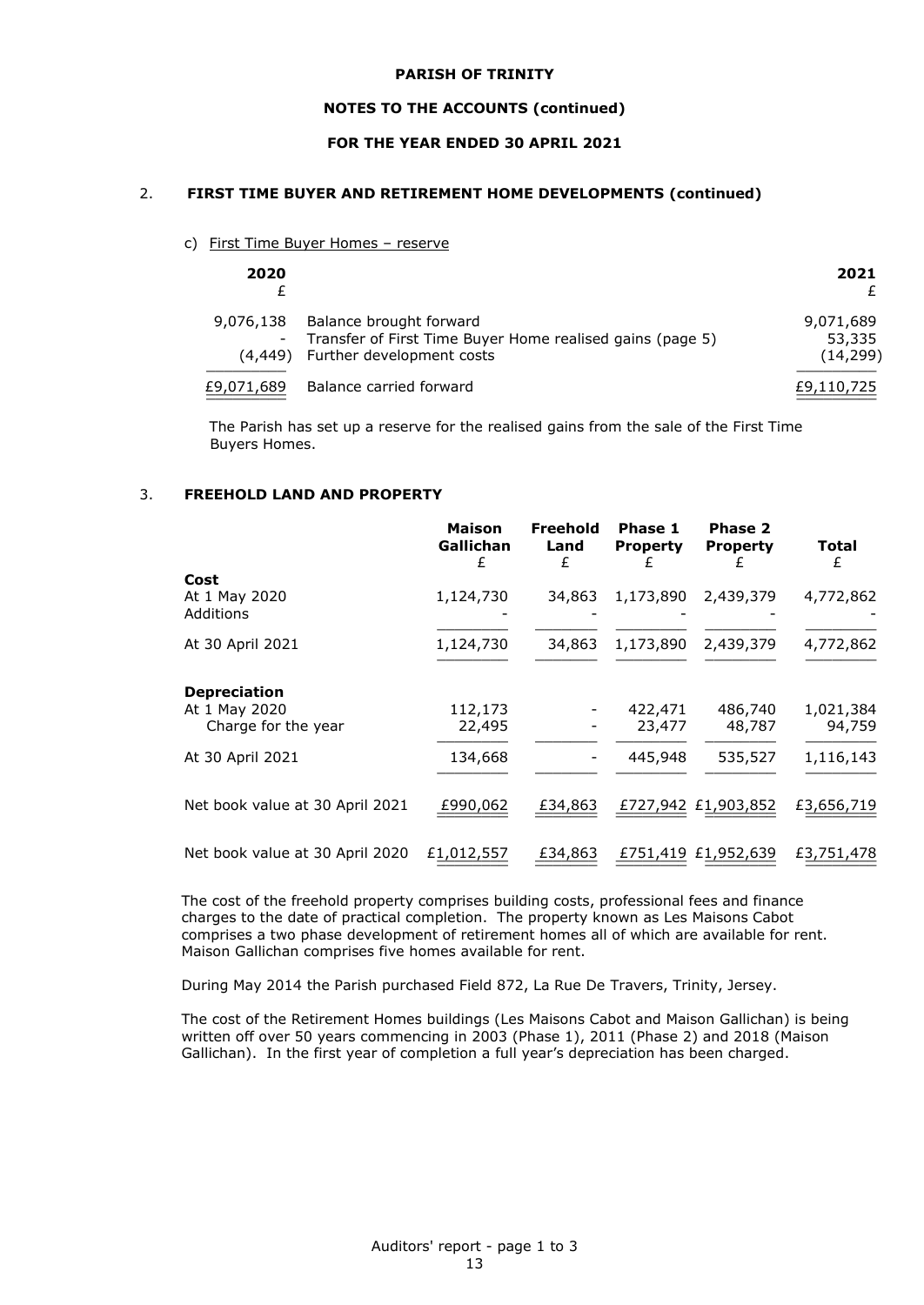## **NOTES TO THE ACCOUNTS (continued)**

## **FOR THE YEAR ENDED 30 APRIL 2021**

## 4. **CREDITORS: AMOUNTS DUE WITHIN ONE YEAR**

| 2020 |                                       | 2021     |
|------|---------------------------------------|----------|
|      | £113,819 Accruals and other creditors | £158,041 |

## 5. **SPECIFIC DONS**

| 2020<br>£                                       | 2021<br>£ |
|-------------------------------------------------|-----------|
| 3,379<br>Don Barreau                            | 3,380     |
| Don Cantell-Larbalestier<br>6,963               | 6,964     |
| 13,525<br>Don Gruchy                            | 13,525    |
| 352<br>Don Pinel                                | 352       |
| 1,450<br>Don Westaway                           | 1,451     |
| 25,669                                          | 25,672    |
| Transferred to Retirement Homes Fund<br>(1,896) | (1,896)   |
| £23,773                                         | £23,776   |

## 6. **CONTINGENCY RESERVE**

| 2020     |                 | 2021     |
|----------|-----------------|----------|
| £700,000 | Balance in hand | £700,000 |

The Parish has a contingency reserve in case of an unforeseen requirement for funds.

## 7. **CAPITAL RESERVE**

| 2020 |                                                                  | 2021 |
|------|------------------------------------------------------------------|------|
|      | 431,855 Brought forward<br>(431,855) Transfer to General Reserve |      |
|      | £- Carried forward                                               |      |

## 8. **RATES**

The Parish rate collected during the year ended 30 April 2021 was charged at 1.00p per quarter. In addition to this an Island Wide rate was charged. This was collected by the Parish and paid over to the States of Jersey.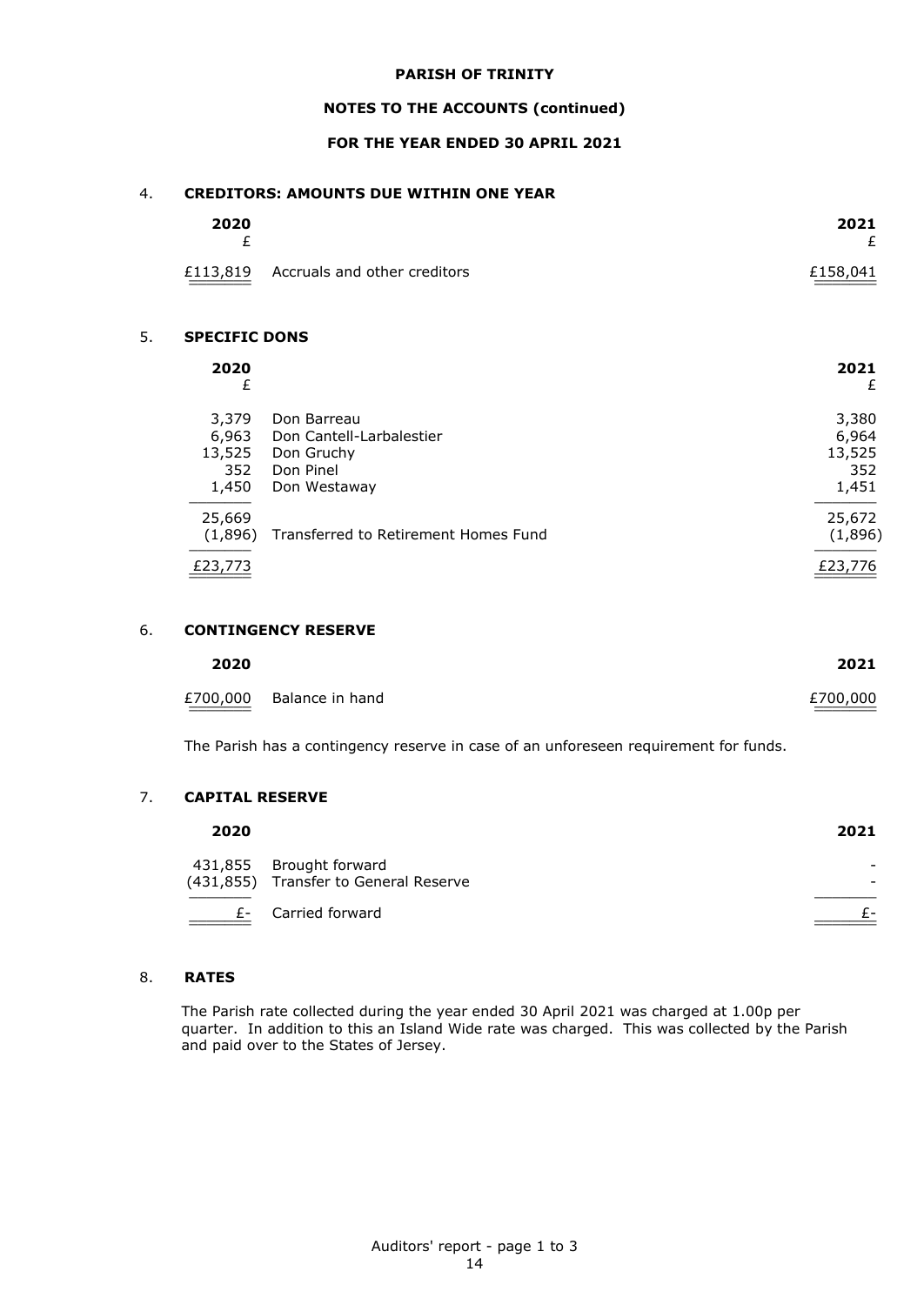## **NOTES TO THE ACCOUNTS (continued)**

### **FOR THE YEAR ENDED 30 APRIL 2021**

#### 9. **WELFARE**

With effect from 1 April 2006 the Parish has been able to reclaim all welfare expenditure from the States of Jersey plus an administration fee of 5% (excluding native institutional expenditure). The charge for welfare in the financial statements is therefore nil, and the administration fee shown as income in the general account. In January 2008 welfare was replaced by Income Support with the Parish continuing to fund institutional expenses and reclaiming this from Employment and Social Security. With effect from 1 May 2009 all Income Support and institutional expenditure has been taken over by Employment and Social Security.

#### 10. **CONTINGENT LIABILITY**

The Parish of Trinity, along with all the other Parishes, is party to an agreement whereby the Parish has access to certain States of Jersey computer databases. The Parish, along with all of the other Parishes, is liable to pay damages in the event of a security breach which damages have been estimated to total  $£100,000$ . This would be divided between the Parishes on a prorata basis. At the date of the signing of these accounts the Connétable is not aware that any such breaches of security have occurred.

## 11. **GOODS AND SERVICES TAX**

The Goods and Services Tax (Jersey) Law 2007 was introduced on 6 May 2008.

The Parish has special treatment under the Goods and Services Tax (Jersey) Regulations 2007 (Regulation 5) as it is a public authority. The Parish is required to be registered for GST.

The majority of the income received by the Parish is from rates levied and is not considered to be a supply in the furtherance of a business. Therefore GST does not apply to the supply of goods by the Parish with the exception of some minor services which are not part of its regulatory function. Article 53 of the Law (Refunds of GST for public sector and other cases) allows for any GST paid by the Parish to be refunded on goods and services which were not supplied for business purposes.

The Parish is therefore not charging GST on the supply of goods and services connected with its regulatory functions but only where it is providing goods and services in completion with commercial concerns.